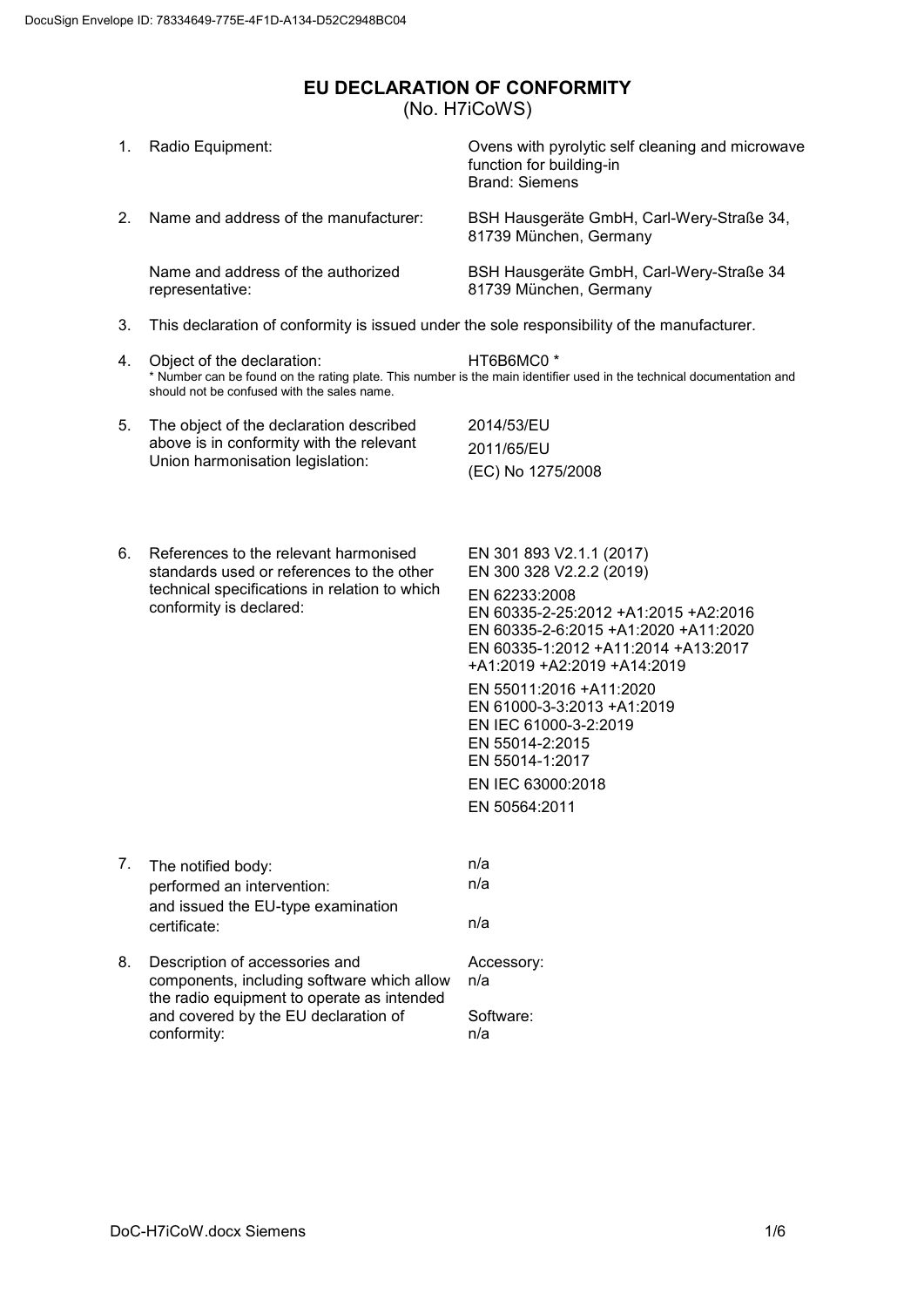9. Additional information: Method for testing in accordance with EN 55014-1 Manufacturer's choice concerning emission testing 30 – 1.000 MHz: FAR measurement 30 – 1000 MHz; 3m

DocuSigned by:  $1.1.7.7$ 

Name: Frank Wirsing Function: Head of Development GDE-OVB

DocuSigned by:

Name:Martin Strasser Function: Head of Quality Management STr-QM

Place and date of issue: Traunreut, see date of last signature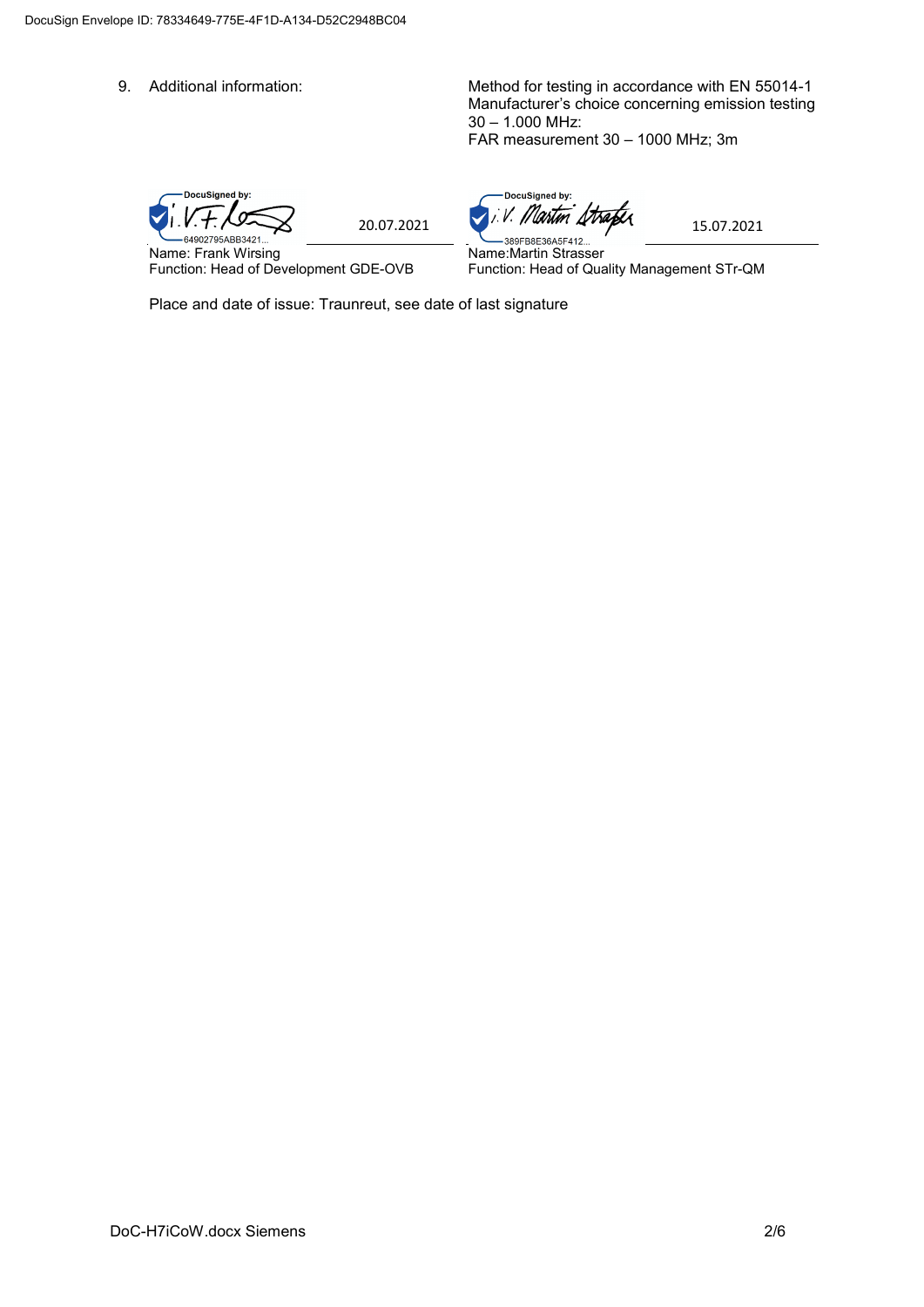## **Translations**

|          | ES<br>СS<br><b>DA</b><br>DE<br>ВG<br>EТ                                                                                                                                                                                                              |                                                                                                                                                                                                                                                        |                                                                                                                                                                                           |                                                                                                                                                                                                                    |                                                                                                                                                                                                                                                        |                                                                                                                                                                                                         |
|----------|------------------------------------------------------------------------------------------------------------------------------------------------------------------------------------------------------------------------------------------------------|--------------------------------------------------------------------------------------------------------------------------------------------------------------------------------------------------------------------------------------------------------|-------------------------------------------------------------------------------------------------------------------------------------------------------------------------------------------|--------------------------------------------------------------------------------------------------------------------------------------------------------------------------------------------------------------------|--------------------------------------------------------------------------------------------------------------------------------------------------------------------------------------------------------------------------------------------------------|---------------------------------------------------------------------------------------------------------------------------------------------------------------------------------------------------------|
|          |                                                                                                                                                                                                                                                      |                                                                                                                                                                                                                                                        |                                                                                                                                                                                           |                                                                                                                                                                                                                    |                                                                                                                                                                                                                                                        |                                                                                                                                                                                                         |
| 1.       | Радиосъоръжение:                                                                                                                                                                                                                                     | Rádiové zařízení:<br>Equipo<br>radioeléctrico:                                                                                                                                                                                                         |                                                                                                                                                                                           | Radioudstyr:                                                                                                                                                                                                       | Funkanlage:                                                                                                                                                                                                                                            | Raadioseade:                                                                                                                                                                                            |
| 2.       | Име и адрес на<br>производителя:<br>Име и адрес на                                                                                                                                                                                                   | Nombre y dirección<br>del fabricante o de<br>su representante<br>autorizado:                                                                                                                                                                           | Jméno a adresa<br>výrobce nebo jeho<br>zplnomocněného<br>zástupce:                                                                                                                        | Navn og adresse på<br>fabrikanten<br>eller dennes<br>bemyndigede<br>repræsentant:                                                                                                                                  | Name und Anschrift<br>des Herstellers:<br>Name und Anschrift<br>des                                                                                                                                                                                    | Tootja nimi ja<br>aadress:<br>Volitatud esindaja<br>nimi ja aadress:                                                                                                                                    |
|          | упълномощеня<br>представител:                                                                                                                                                                                                                        |                                                                                                                                                                                                                                                        |                                                                                                                                                                                           |                                                                                                                                                                                                                    | Bevollmächtigten:                                                                                                                                                                                                                                      |                                                                                                                                                                                                         |
| 3.       | Настоящата<br>декларация за<br>съответствие е<br>издадена на<br>отговорността на<br>производителя:                                                                                                                                                   | La presente<br>declaración de<br>conformidad<br>se expide bajo la<br>exclusiva<br>responsabilidad del<br>fabricante.                                                                                                                                   | Toto prohlášení o<br>shodě se vydává na<br>výhradní<br>odpovědnost<br>výrobce.                                                                                                            | Denne<br>overensstemmelses<br>erklæring udstedes<br>på fabrikantens<br>ansvar.                                                                                                                                     | Die alleinige<br>Verantwortung für<br>die Ausstellung<br>dieser<br>Konformitätserkläru<br>ng trägt der<br>Hersteller.                                                                                                                                  | Käesolev<br>vastavusdeklaratsio<br>on on välja antud<br>tootja<br>ainuvastutusel.                                                                                                                       |
| 4.       | Предмет на<br>декларацията:                                                                                                                                                                                                                          | Objeto de la<br>declaración:                                                                                                                                                                                                                           | Předmět prohlášení:                                                                                                                                                                       | Erklæringens<br>qenstand:                                                                                                                                                                                          | Gegenstand der<br>Erklärung:                                                                                                                                                                                                                           | Deklareeritav toode:                                                                                                                                                                                    |
| $\star$  | Номерът може да<br>се намери на<br>табелката с данни<br>на уреда. Този<br>номер е основният<br>идентификатор,<br>използван в<br>техническата<br>документация, и<br>не трябва да се<br>бърка с името на<br>търговската марка.                         | El número se puede<br>encontrar en la<br>placa de<br>características. Este<br>número es el<br>identificador<br>principal utilizado<br>en la<br>documentación<br>técnica y no debe<br>confundirse con el<br>nombre de venta.                            | Číslo je uvedeno na<br>typovém štítku. Toto<br>číslo je hlavním<br>indetifikátorem<br>použitým v<br>technické<br>dokumentaci a<br>nelze ho zaměňovat<br>s obchodním<br>názvem.            | Nummer kan findes<br>på typeskiltet. Dette<br>nummer er<br>hovedidentifikatoren<br>som bruges i den<br>tekniske<br>dokumentation og<br>bør ikke forveksles<br>med salgsnavnet.                                     | Die Nummer<br>befindet sich auf<br>dem Typenschild.<br>Diese Nummer ist<br>die Hauptkennung,<br>die in der<br>technischen<br>Dokumentation<br>benutzt wird und<br>sollte nicht mit der<br>Verkaufsbezeichnu<br>ng verwechselt<br>werden.               | Number on kantud<br>nimeplaadile.<br>Number on<br>peamine tunnus,<br>mida kasutatakse<br>tehnilises<br>dokumentatsioonis<br>ning seda ei tohi<br>segi ajada<br>müüqinimetusega.                         |
| 5.       | Предметът на<br>декларацията,<br>описан по-горе,<br>отговаря на<br>съответното<br>законодателство<br>на<br>Съюза за<br>хармонизация:                                                                                                                 | El objeto de la<br>declaración<br>descrito<br>anteriormente es<br>conforme con la<br>legislación de<br>armonización<br>pertinente<br>de la Unión:                                                                                                      | Výše popsaný<br>předmět prohlášení<br>je ve shodě s<br>příslušnými<br>harmonizovanými<br>právními předpisy<br>Unie:                                                                       | Genstanden for<br>erklæringen, som<br>beskrevet ovenfor,<br>er i overensst<br>emmelse med den<br>relevante<br>EU-<br>harmoniseringslovgi<br>vning:                                                                 | Der oben<br>beschriebene<br>Gegenstand<br>der Erklärung<br>erfüllt die<br>einschlägigen<br>Harmonisierungsrec<br>htsvorschriften der<br>Union:                                                                                                         | Ülalkirjeldatud<br>deklareeritav toode<br>on kooskõlas<br>asjakohaste liidu<br>ühtlustamisõigusakti<br>dega:                                                                                            |
| 6.       | Позоваване на<br>използваните<br>хармонизирани<br>стандарти или<br>позоваване на<br>други технически<br>спецификации, по<br>отношение на<br>които се<br>декларира<br>съответствието:                                                                 | Referencias a las<br>normas<br>armonizadas<br>pertinentes<br>utilizadas o<br>referencias<br>a las otras<br>especificaciones<br>técnicas en relación<br>con las cuales se<br>declara<br>la conformidad:                                                 | Odkazy na<br>příslušné<br>harmonizované<br>normy, které byly<br>použity, nebo na<br>jiné technické<br>specifikace, na<br>jejichž základě se<br>shoda prohlašuje:                          | Henvisninger til de<br>relevante<br>anvendte<br>harmoniserede<br>standarder eller<br>henvisning<br>er til de andre<br>tekniske<br>specifikationer, som<br>der erklæres<br>overensstemmelse<br>med:                 | Angabe der<br>einschlägigen<br>harmonisierten<br>Normen, die<br>zugrunde gelegt<br>wurden, oder<br>Angabe der<br>anderen<br>technischen<br>Spezifikatio<br>nen, bezüglich<br>derer die<br>Konformität erklärt<br>wird:                                 | Viited kasutatud<br>ühtlustatud<br>standarditele või<br>viited muudele<br>tehnilistele<br>tingimustele, millele<br>vastavust<br>deklareeritakse:                                                        |
| 7.       | Нотифицираният<br>орган<br>(наименование,<br>номер)<br>извърши<br>(описание на<br>извършеното)<br>и издаде<br>сертификата за ЕС<br>изследване на<br>типа:                                                                                            | El organismo<br>notificado<br>(nombre,<br>número)  ha<br>efectuado<br>(descripción<br>de la<br>intervención)  y<br>expedido<br>el certificado de<br>examen UE de<br>$tipo: $                                                                           | Oznámený subjekt<br>(název, číslo)<br>provedl  (popis<br>opatření)  a<br>vydal certifikát<br>EU přezkoušení<br>typu:                                                                      | Det bemyndigede<br>organ  (navn,<br>nummer) har<br>foretaget<br>(beskrivelse af<br>aktiviteten)  og<br>udstedt EU-<br>typeafprøvningsatte<br>st:                                                                   | Die notifizierte<br>Stelle  (Name,<br>Kennnummer) hat<br>(Beschreibung<br>ihrer Mitwirkung)<br>und folgende EU-<br>Baumusterprüfbesc<br>heinigung<br>ausgestellt:                                                                                      | Teavitatud asutus<br>(nimi, number)<br>teostas  (tegevuse<br>kirjeldus)<br>ja andis välja ELi<br>tüübihindamistõendi<br>1.11                                                                            |
| 8.<br>9. | Описание на<br>принадлежностите<br>и компонентите,<br>включително<br>софтуер, които<br>позволяват на<br>радиосъоръжение<br>TO<br>да работи по<br>предназначение и<br>КОИТО<br>са обхванати от<br>ЕС декларацията<br>за съответствие:<br>Допълнителна | Descripción de los<br>accesorios y<br>componentes,<br>incluido<br>el software, que<br>permiten que el<br>equipo<br>radioeléctrico<br>funcione como<br>estaba<br>previsto y esté<br>amparado por la<br>declaración UE de<br>conformidad:<br>Información | Popis příslušenství<br>a součástí, včetně<br>softwaru, které<br>umožňují<br>zamýšlené<br>fungování<br>rádiového zařízení v<br>souladu s EU<br>prohlášením o<br>shodě:<br>Další informace: | beskrivelse af<br>tilbehør<br>og komponenter,<br>herunder software,<br>som får<br>radioudstyret til at<br>fungere efter<br>hensigten og er<br>dækket<br>af EU-<br>overensstemmelses<br>erklæringen:<br>Supplerende | Beschreibung des<br>Zubehörs<br>und der<br>Bestandteile<br>einschließlich<br>Software,<br>die den<br>bestimmungsgemä<br>ßen Betrieb der<br>Funkanlage<br>ermöglichen und<br>von der EU-<br>Konformitätserkläru<br>ng erfasst werden:<br>Zusatzangaben: | Selliste tarvikute ja<br>osade, samuti<br>tarkvara kirjeldus,<br>mis võimaldavad<br>raadioseadet<br>kasutada<br>ettenähtud otstarbel<br>ja kooskõlas Eli<br>vastavusdeklaratsio<br>oniga:<br>Lisateave: |
|          | информация:                                                                                                                                                                                                                                          | adicional:                                                                                                                                                                                                                                             |                                                                                                                                                                                           | oplysninger:                                                                                                                                                                                                       |                                                                                                                                                                                                                                                        |                                                                                                                                                                                                         |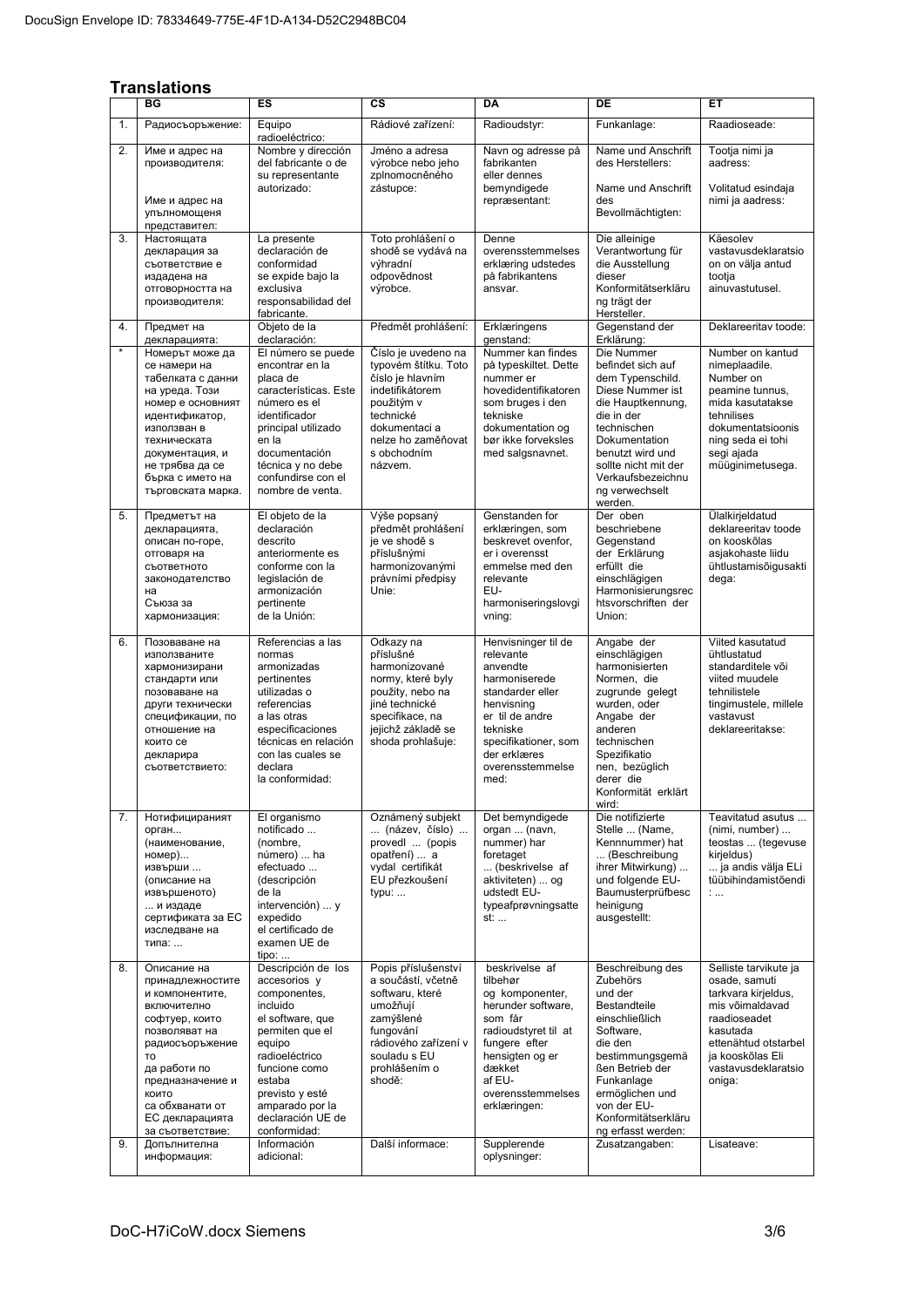|          | <b>EL</b>                                                                                                                                                                                                                                                    | <b>FR</b>                                                                                                                                                                                                                                             | <b>HR</b>                                                                                                                                                                                | IT                                                                                                                                                                                                                                                       | LV                                                                                                                                                                                                                     | LT                                                                                                                                                                                                                    |
|----------|--------------------------------------------------------------------------------------------------------------------------------------------------------------------------------------------------------------------------------------------------------------|-------------------------------------------------------------------------------------------------------------------------------------------------------------------------------------------------------------------------------------------------------|------------------------------------------------------------------------------------------------------------------------------------------------------------------------------------------|----------------------------------------------------------------------------------------------------------------------------------------------------------------------------------------------------------------------------------------------------------|------------------------------------------------------------------------------------------------------------------------------------------------------------------------------------------------------------------------|-----------------------------------------------------------------------------------------------------------------------------------------------------------------------------------------------------------------------|
| 1.       | Ραδιοεξοπλισμός:                                                                                                                                                                                                                                             | Équipement<br>radioélectrique:                                                                                                                                                                                                                        | Radijska oprema:                                                                                                                                                                         | Apparecchiatura<br>radio:                                                                                                                                                                                                                                | Radioiekārta:                                                                                                                                                                                                          | Radijo įrenginys:                                                                                                                                                                                                     |
| 2.       | Όνομα και<br>διεύθυνση του<br>κατασκευαστή<br>ή του<br>εξουσιοδοτημένου<br>αντιπροσώπου<br>TOU:                                                                                                                                                              | Nom et adresse du<br>fabricant ou de son<br>mandataire:                                                                                                                                                                                               | Ime i adresa<br>proizvođača:<br>Ime i adresa<br>ovlaštenog<br>zastupnika:                                                                                                                | Nome e indirizzo<br>del fabbricante / del<br>suo rappresentante<br>autorizzato:                                                                                                                                                                          | Ražotāja vārds,<br>uzvārds/nosaukum<br>s un adrese:<br>Pilnvarotā pārstāvja<br>vārds, uzvārds /<br>nosaukums un<br>adrese:                                                                                             | Gamintojo<br>pavadinimas ir<br>adresas:<br>Igaliotojo atstovo<br>pavadinimas ir<br>adresas:                                                                                                                           |
| 3.       | Η παρούσα<br>δήλωση<br>συμμόρφωσης<br>εκδίδεται με<br>αποκλειστική<br>ευθύνη του<br>κατασκευαστή.                                                                                                                                                            | La présente<br>déclaration de<br>conformité est<br>établie sous la<br>seule responsabilité<br>du fabricant.                                                                                                                                           | Za izdavanje ove<br>izjave o sukladnosti<br>odgovoran je<br>isključivo<br>proizvođač.                                                                                                    | La presente<br>dichiarazione di<br>conformità è<br>rilasciata sotto<br>l'esclusiva<br>responsabilità<br>del fabbricante.                                                                                                                                 | Šī atbilstības<br>deklarācija ir izdota<br>vienīgi uz šāda<br>ražotāja atbildību.                                                                                                                                      | Ši atitikties<br>deklaracija išduota<br>tik gamintojo<br>atsakomybe.                                                                                                                                                  |
| 4.       | Αντικείμενο<br>τηςδήλωσης:                                                                                                                                                                                                                                   | Objet de la<br>déclaration:                                                                                                                                                                                                                           | Predmet izjave:                                                                                                                                                                          | Oggetto della<br>dichiarazione:                                                                                                                                                                                                                          | Deklarācijas<br>priekšmets:                                                                                                                                                                                            | Deklaracijos<br>objektas:                                                                                                                                                                                             |
| $\star$  | Ένας αριθμός<br>μπορεί να βρεθεί<br>στην πινακίδα<br>επισήμανσης.<br>Αυτός ο αριθμός<br>είναι ο κύριος<br>αναγνωριστικός<br>κωδικός που<br>χρησιμοποιείται<br>στον τεχνικό<br>φάκελο και δεν<br>πρέπει να<br>συγχέεται με την<br>ονομασία<br>πώλησης.        | Le numéro<br>d'identification se<br>trouve sur la plaque<br>signalétique. Ce<br>numéro est le<br>numéro<br>d'identification<br>principal utilisé<br>dans la<br>documentation<br>technique et ne doit<br>pas être confondu<br>avec le nom de<br>vente. | Broj se nalazi na<br>pločici s oznakom.<br>Ovaj broj je glavni<br>identifikator koji se<br>koristi u tehničkoj<br>dokumentaciji i ne<br>smije se miješati s<br>prodajnim nazivom.        | Il numero può<br>essere trovato sulla<br>targhetta<br>identificativa.<br>Questo numero è il<br>principale elemento<br>identificativo<br>utilizzato nella<br>documentazione<br>tecnica e non deve<br>essere confuso con<br>il nome<br>commerciale.        | Numurs var tikt<br>atrasts uz datu<br>plāksnītes. Šis<br>numurs ir galvenais<br>identifikators, ko<br>izmanto tehniskajā<br>dokumentācijā, un<br>to nedrīkst sajaukt<br>ar tirdzniecības<br>nosaukumu.                 | Numeris yra<br>pateiktas duomenų<br>lentelėje. Šis<br>numeris yra<br>pagrindinis<br>identifikatorius,<br>naudojamas<br>techniniuose<br>dokumentuose, ir jo<br>negalima supainioti<br>su prekiniu<br>pavadinimu.       |
| 5.       | Ο σκοπός της<br>δήλωσης που<br>περιγράφεται<br>παραπάνω είναι<br>σύμφωνος προς τη<br>σχετική<br>ενωσιακή<br>νομοθεσία<br>εναρμόνισης:                                                                                                                        | L'objet de la<br>déclaration décrit<br>ci-dessus<br>est conforme à la<br>législation<br>d'harmonisation<br>applicable<br>de l'Union:                                                                                                                  | Prethodno opisani<br>predmet izjave u<br>skladu<br>je s relevantnim<br>zakonodavstvom<br>Unije o<br>usklađivanju:                                                                        | L'oggetto della<br>dichiarazione di cui<br>sopra è conforme<br>alla pertinente<br>normativa di<br>armonizzazione<br>dell'Unione:                                                                                                                         | lepriekš<br>aprakstītais<br>deklarācijas<br>priekšmets atbilst<br>attiecīgajam<br>Savienības<br>saskanotajam<br>tiesību<br>aktam:                                                                                      | Pirmiau aprašytas<br>deklaracijos<br>objektas<br>atitinka susijusius<br>derinamuosius<br>Sąjungos teisės<br>aktus:                                                                                                    |
| 6.       | Αναφορές στα<br>σχετικά<br>εναρμονισμένα<br>πρότυπα που<br>χρησιμοποιούνται ή<br>αναφορές στις<br>λοιπές<br>τεχνικές<br>προδιαγραφές σε<br>σχέση με τις<br>οποίες δηλώνεται η<br>συμμόρφωση:                                                                 | Références des<br>normes<br>harmonisées<br>applicables ou<br>références des<br>autres<br>spécifications<br>techniques qui<br>servent de base à<br>la déclaration de<br>conformité:                                                                    | Upućivanja na<br>odgovarajuće<br>usklađene<br>norme koje se<br>upotrebljavaju ili<br>upućivanje<br>na druge tehničke<br>specifikacije u<br>odnosu na koje se<br>deklarira<br>sukladnost: | Riferimento alle<br>pertinenti norme<br>armonizzate<br>utilizzate o<br>riferimenti alle altre<br>specifiche tecniche<br>in relazione alle<br>quali è dichiarata la<br>conformità:                                                                        | Atsauces uz<br>attiecīgajiem<br>izmantojamiem<br>saskanotajiem<br>standartiem vai uz<br>citām tehniskajām<br>specifikācijām,<br>attiecībā uz ko tiek<br>deklarēta atbilstība:                                          | Nuorodos j<br>susijusius taikytus<br>darniuosius<br>standartus arba<br>kitas technines<br>specifikacijas,<br>pagal kurias buvo<br>deklaruota atitiktis:                                                               |
| 7.       | Ο κοινοποιημένος<br>οργανισμός<br>(ονομασία,<br>αριθμός)<br>πραγματοποίησε<br>(περιγραφή της<br>παρέμβασης)  και<br>εξέδωσε το<br>πιστοποιητικό<br>εξέτασης τύπου<br>EE:                                                                                     | L'organisme<br>notifié  (nom,<br>numéro)  a<br>réalisé<br>(description de<br>l'intervention)  et<br>a délivré le certificat<br>d'examen UE de<br>type:<br>Description des                                                                             | Prijavljeno tijelo<br>(naziv, broj)<br>provelo je  (opis<br>intervencije)  i<br>izdalo potvrdu<br>o ispitivanju EU-<br>tipa:                                                             | Se del caso,<br>l'organismo<br>notificato<br>(denominazione,<br>numero)  ha<br>effettuato<br>(descrizione<br>dell'intervento)  e<br>rilasciato il<br>certificato di esame<br>UE del tipo:                                                                | Paziņotā struktūra<br>(nosaukums,<br>numurs)  ir<br>veikusi<br>(darbības<br>apraksts)  un<br>izdevusi ES tipa<br>pārbaudes<br>sertifikātu:                                                                             | Notifikuotoji istaiga<br>(pavadinimas,<br>numeris)<br>atliko<br>(dalyvavimo<br>procese<br>aprašymas) ir<br>išdavė ES tipo<br>tyrimo sertifikatą:                                                                      |
| 8.<br>9. | Περιγραφή των<br>παρελκόμενων και<br>εξαρτημάτων,<br>συμπεριλαμβανομέ<br>νου του λογισμικού,<br>που επιτρέπουν<br>στον<br>ραδιοεξοπλισμό να<br>λειτουργεί όπως<br>προβλέπεται και<br>TTOU<br>καλύπτονται από τη<br>δήλωση<br>συμμόρφωσης:<br>Συμπληρωματικές | accessoires<br>et des composants<br>(y compris logiciels)<br>qui permettent à<br>l'équipement<br>radioélectrique de<br>fonctionner selon<br>sa destination<br>et qui sont couverts<br>par la déclaration<br>UE de conformité:<br>Informations         | Opis dodatne<br>opreme i<br>sastavnica,<br>uključujući softver,<br>kojiomogućuju<br>normalan rad<br>radijske opreme<br>koji je obuhvaćen<br>EU izjavom o<br>sukladnosti:<br>Dodatne      | Se del caso, una<br>descrizione degli<br>accessori e dei<br>componenti inclusi<br>nella dichiarazione<br>di conformità UE,<br>compreso il<br>software, che<br>consentono<br>all'apparecchiatura<br>radio di funzionare<br>come previsto:<br>Informazioni | Palīgierīču un<br>komponentu<br>apraksts, ieskaitot<br>programmatūras<br>aprakstu, kas<br>nodrošina<br>radioiekārtas<br>paredzēto darbību<br>un uz ko attiecas<br>ES atbilstības<br>deklarācija:<br>Papildinformācija: | Pagalbinių įtaisų ir<br>komponentu,<br>jskaitant<br>programinę įrangą,<br>kurie leidžia radijo<br>jrenginiams veikti<br>pagal paskirti ir yra<br>jtraukti j ES<br>atitikties<br>deklaraciją,<br>aprašas:<br>Papildoma |
|          | πληροφορίες:                                                                                                                                                                                                                                                 | complémentaires:                                                                                                                                                                                                                                      | informacije:                                                                                                                                                                             | supplementari:                                                                                                                                                                                                                                           |                                                                                                                                                                                                                        | informacija:                                                                                                                                                                                                          |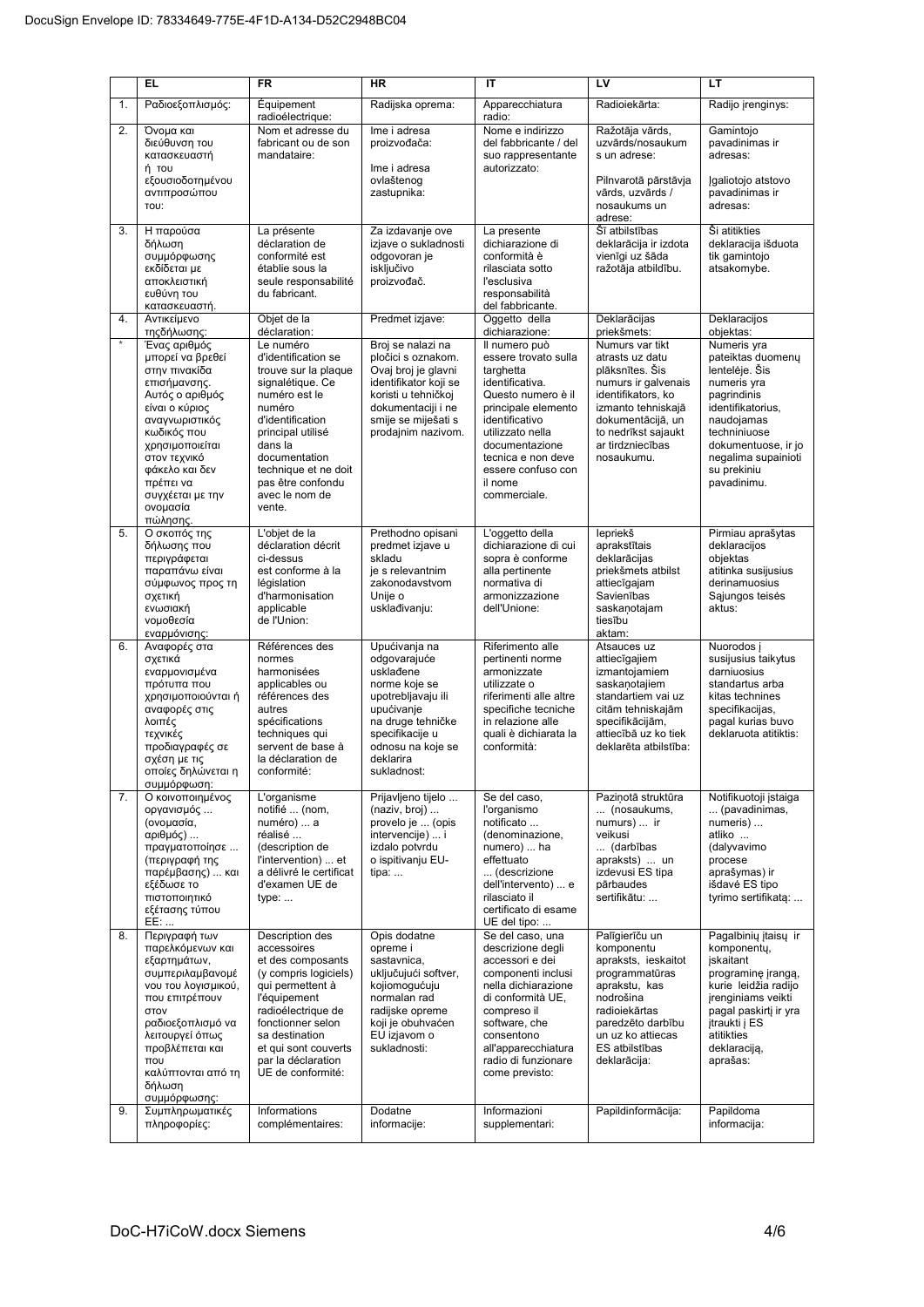|          | HU                                                                                                                                                                                                                                            | <b>MT</b>                                                                                                                                                                                                                                    | <b>NL</b>                                                                                                                                                                                                                                 | <b>PL</b>                                                                                                                                                                                                                                                                | PT                                                                                                                                                                                                                                                          | <b>RO</b>                                                                                                                                                                                                                                           |
|----------|-----------------------------------------------------------------------------------------------------------------------------------------------------------------------------------------------------------------------------------------------|----------------------------------------------------------------------------------------------------------------------------------------------------------------------------------------------------------------------------------------------|-------------------------------------------------------------------------------------------------------------------------------------------------------------------------------------------------------------------------------------------|--------------------------------------------------------------------------------------------------------------------------------------------------------------------------------------------------------------------------------------------------------------------------|-------------------------------------------------------------------------------------------------------------------------------------------------------------------------------------------------------------------------------------------------------------|-----------------------------------------------------------------------------------------------------------------------------------------------------------------------------------------------------------------------------------------------------|
| 1.       | Rádióberendezés:                                                                                                                                                                                                                              | It-tagħmir tar-radju:                                                                                                                                                                                                                        | Radioapparatuur:                                                                                                                                                                                                                          | Urządzenie<br>radiowe:                                                                                                                                                                                                                                                   | Equipamento de<br>rádio:                                                                                                                                                                                                                                    | Echipamentele                                                                                                                                                                                                                                       |
| 2.       | A gyártó vagy<br>meghatalmazott<br>képviselőjének<br>neve és címe:                                                                                                                                                                            | L-isem u l-indirizz<br>tal-manifattur jew<br>tar-rappreżentant<br>awtorizzat tiegħu:                                                                                                                                                         | Naam en adres van<br>de fabrikant of zijn<br>geautoriseerde<br>vertegenwoordiger:                                                                                                                                                         | Nazwa i adres<br>producenta lub jego<br>upoważnionego<br>przedstawiciela:                                                                                                                                                                                                | Nome e endereço<br>do fabricante ou do<br>respetivomandatári<br>О.                                                                                                                                                                                          | radio:<br>Denumirea și<br>adresa<br>producătorului:<br>Denumirea si<br>adresa<br>reprezentantului<br>autorizat:                                                                                                                                     |
| 3.       | Ezt a megfelelőségi<br>nyilatkozatot<br>a gyártó<br>kizárólagos<br>felelőssége mellett<br>adják ki.                                                                                                                                           | Din id-dikjarazzjoni<br>tal-konformità<br>tinhareg taht ir-<br>responsabbiltà<br>unika tal-manifattur.                                                                                                                                       | Deze<br>conformiteitsverklar<br>ing is afgegeven<br>onder volledige<br>verantwoordeliikhei<br>d van de fabrikant.                                                                                                                         | Niniejszą<br>deklarację<br>zgodności<br>wydaje się na<br>wyłączną<br>odpowiedzialność<br>producenta.                                                                                                                                                                     | A presente<br>declaração de<br>conformidade<br>é emitida sob a<br>exclusiva<br>responsabilidade<br>do fabricante.                                                                                                                                           | Prezenta declarație<br>de conformitate<br>este emisă pe<br>răspunderea<br>exclusivă<br>a producătorului.                                                                                                                                            |
| 4.       | A nyilatkozat<br>tárgya:                                                                                                                                                                                                                      | L-għan tad-<br>dikjarazzjoni:                                                                                                                                                                                                                | Doel van de<br>verklaring:                                                                                                                                                                                                                | Przedmiot<br>deklaracji:                                                                                                                                                                                                                                                 | Objeto da<br>declaração:                                                                                                                                                                                                                                    | Obiectul declarației:                                                                                                                                                                                                                               |
| $\star$  | A szám a<br>típustáblán<br>található. Ez a<br>szám a műszaki<br>dokumentációban<br>használt fő<br>azonosító, és nem<br>szabad<br>összetéveszteni az<br>értékesítési névvel.                                                                   | Number can be<br>found on the rating<br>plate. This number<br>is the main<br>identifier used in<br>the technical<br>documentation and<br>should not be<br>confused with the<br>sales name.                                                   | Het nummer kan<br>worden gevonden<br>op het typeplaatje.<br>Dit nummer is de<br>identificatie gebruikt<br>in de technische<br>documentatie en<br>mag niet verward<br>worden met de<br>verkoopnaam.                                        | Numer znajduje się<br>na tabliczce<br>znamionowej i<br>służy jako główny<br>identyfikator w<br>dokumentacji<br>technicznej. Nie<br>należy mylić tego<br>numeru z nazwą<br>produktu.                                                                                      | Número pode ser<br>encontrado na<br>chapa de<br>características.<br>Este número é o<br>principal<br>identificador<br>utilizado em<br>documentação<br>técnica e não<br>deverá ser<br>confundido com a<br>designação<br>comercial.                            | Numarul poate fi<br>gasit pe placuta de<br>evaluare. Acesta<br>reprezinta<br>principalul<br>identificator folosit<br>in documentatia<br>tehnica si nu poate<br>fi confundat cu<br>codul de vinzare.                                                 |
| 5.       | A fent ismertetett<br>nyilatkozat tárgya<br>megfelel a<br>vonatkozó uniós<br>harmonizációs<br>jogszabályoknak:                                                                                                                                | L-għan tad-<br>dikjarazzjoni<br>deskritt hawn fug<br>huwa konformi mal-<br>leģiżlazzjoni ta'<br>armonizzazzjoni<br>rilevanti tal-Unjon:                                                                                                      | Het hierboven<br>beschreven doel<br>van de verklaring is<br>in<br>overeenstemming<br>met de<br>desbetreffende<br>harmonisatiewetge<br>ving van de Unie:                                                                                   | Wymieniony<br>powyżej przedmiot<br>niniejszej deklaracji<br>jest zgodny<br>z odnośnymi<br>wymaganiami<br>unijnego<br>prawodawstwa<br>harmonizacyjnego:                                                                                                                   | O objeto da<br>declaração acima<br>mencionada<br>está em<br>conformidade com<br>a legislação<br>de harmonização<br>da União aplicável:                                                                                                                      | Obiectul declarației<br>descris mai sus<br>este în conformitate<br>cu legislația<br>relevantă<br>de armonizare a<br>Uniunii:                                                                                                                        |
| 6.       | Az alkalmazott<br>harmonizált<br>szabványokra való<br>hivatkozás, vagy<br>azokra az egyéb<br>műszaki<br>előírásokra való<br>hivatkozás,<br>amelyekkel<br>kapcsolatban<br>megfelelőségi<br>nyilatkozatot<br>tettek:                            | Ir-referenzi għall-<br>istandards<br>armonizzati<br>rilevanti li ntużaw,<br>jew ir-referenzi<br>qhall-<br>ispecifikazzjonijiet<br>teknići l-oħrajn li<br>skonthom ged tigi<br>ddikjarata<br>I-konformità:                                    | Vermelding van de<br>toegepaste<br>relevante<br>geharmoniseerde<br>normen of van de<br>andere technische<br>specificaties<br>waarop<br>de<br>conformiteitsverklar<br>ing betrekking<br>heeft:                                             | Odwołania do<br>odnośnych norm<br>zharmonizowanych,<br>które zastosowano.<br>lub do innych<br>specyfikacji<br>technicznych, w<br>stosunku do<br>których<br>deklarowana jest<br>zgodność:                                                                                 | Referências às<br>normas<br>harmonizadas<br>aplicáveis utilizadas<br>ou às outras<br>especificações<br>técnicas em<br>relação às quais a<br>conformidade é<br>declarada:                                                                                    | Trimiterile la<br>standardele<br>armonizate<br>relevante folosite<br>sau trimiterile la<br>alte specificatii<br>tehnice în legătură<br>cu care se<br>declară<br>conformitatea:                                                                      |
| 7.       | A(z)  (nevű,<br>számú)<br>beielentett<br>szervezet adott<br>esetben elvégezte<br>a(z)  (a)<br>beavatkozás<br>ismertetése) , és<br>a következő EU-<br>típusvizsgálati<br>tanúsítványt adta<br>ki:                                              | Meta applikabbli, il-<br>korp notifikat  (I-<br>isem, in-numru)<br>wettaq<br>(deskrizzjoni<br>tal-intervent)  u<br>hareg ic-certifikat<br>tal-eżami tat-tip tal-<br>UE:                                                                      | De aangeschreven<br>instantie  (naam,<br>nummer)<br>heeft een<br>(beschrijving van<br>de<br>werkzaamheden)<br>uitgevoerd en het<br>certificaat van EU-<br>typeonderzoek<br>afgegeven:                                                     | W stosownych<br>przypadkach,<br>jednostka<br>notyfikowana<br>(nazwa,<br>$numer)$<br>przeprowadziła<br>(opis interwencji)<br>i wydała certyfikat<br>badania typu UE:                                                                                                      | Se aplicável, o<br>organismo<br>notificado: (nome,<br>número)<br>efetuou<br>(descrição da<br>intervenção) e<br>emitiu o certificado<br>de exame UE de<br>tipo:                                                                                              | Organismul<br>notificat<br>(denumire,<br>număr)  a<br>efectuat<br>(descrierea<br>intervenției) și a<br>emis certificatul de<br>examinare UE de<br>tip:                                                                                              |
| 8.<br>9. | Adott esetben a<br>tartozékok és<br>alkatrészek leírása,<br>ideértve a<br>rádióberendezés<br>rendeltetésszerű<br>használatát<br>lehetővé tévő és az<br>EU-megfelelőségi<br>nyilatkozat<br>hatályába<br>tartozó szoftvereket<br>is:<br>További | Fejn applikabbli,<br>deskrizzjoni tal-<br>accessorji u il-<br>komponenti, inkluż<br>is-softwer, li<br>jippermettu t-<br>tagħmir<br>tar-radju jopera kif<br>intiż u koperti mid-<br>dikjarazzjoni tal-<br>konformità tal-UE:<br>Informazzjoni | beschrijving van<br>de accessoiren en<br>onderdelen,<br>met inbegrip van<br>software, die het<br>mogelijk maken dat<br>de radioapparatuur<br>functioneert zoals<br>bedoeld onder de<br>EU-<br>conformiteitsverklar<br>ing:<br>Aanvullende | W stosownych<br>przypadkach, opis<br>elementów<br>dodatkowych lub<br>komponentów, w<br>tym<br>oprogramowania,<br>które umożliwiają<br>działanie<br>urządzenia<br>radiowego zgodnie<br>z przeznaczeniem<br>i które są objęte<br>deklaracją<br>zgodności UE:<br>Informacje | Se aplicável,<br>descrição dos<br>acessórios e/ou<br>componentes,<br>incluindo o<br>software, que<br>permitem que o<br>equipamento de<br>rádio funcione<br>conforme o<br>pretendido,<br>abrangidos<br>pela declaração UE<br>de conformidade:<br>Informações | O descriere a<br>accesoriilor si<br>componentelor,<br>inclusiv a<br>produselor<br>software, care<br>permit<br>echipamentelor<br>radio să<br>funcționeze<br>corespunzător și<br>care sunt incluse în<br>declarația de<br>conformitate:<br>Informatii |
|          | információk:                                                                                                                                                                                                                                  | addizzjonali:                                                                                                                                                                                                                                | informatie:                                                                                                                                                                                                                               | dodatkowe:                                                                                                                                                                                                                                                               | complementares:                                                                                                                                                                                                                                             | suplimentare:                                                                                                                                                                                                                                       |